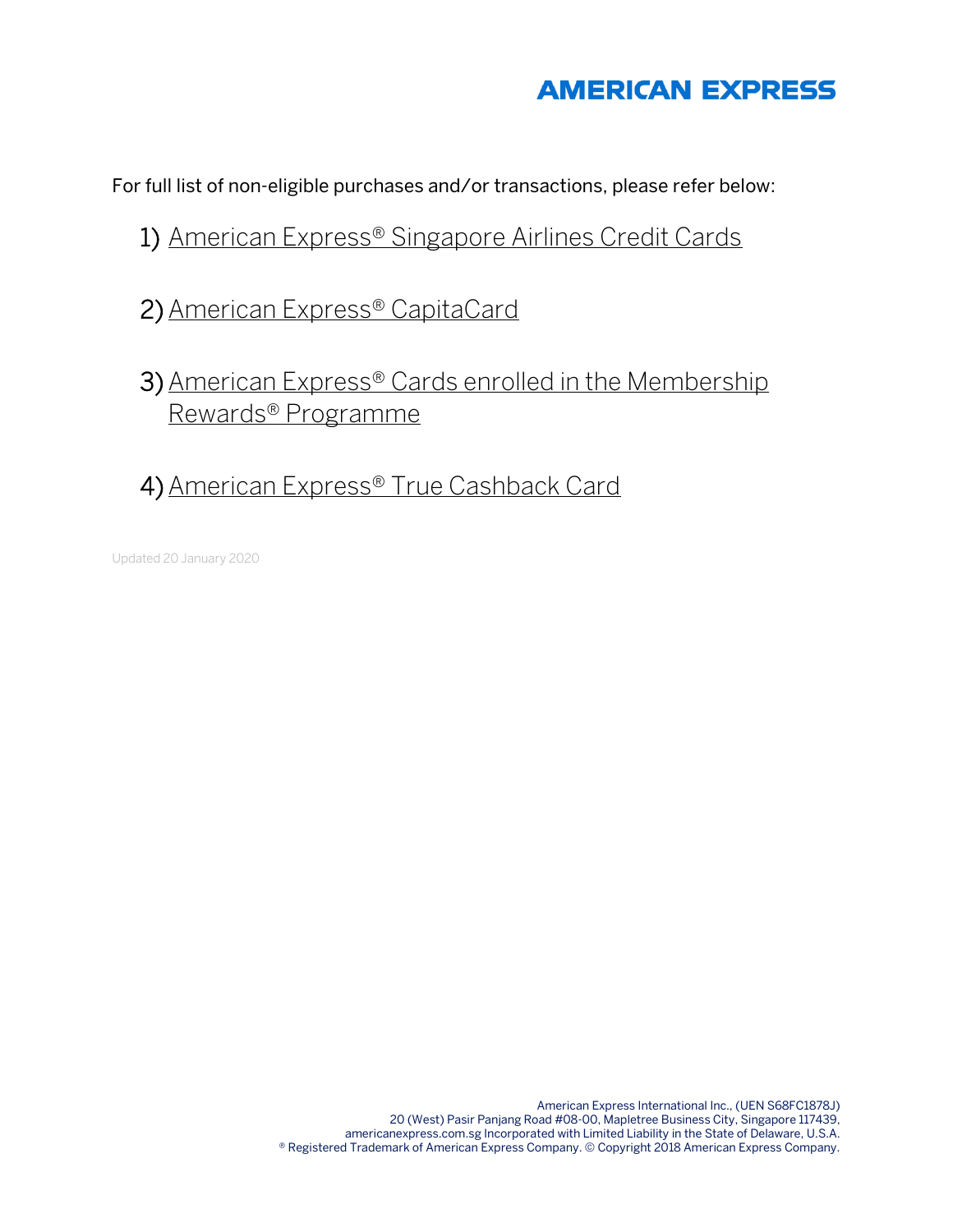<span id="page-1-0"></span>

#### 1) For American Express<sup>®</sup> Singapore Airlines Credit Cards

No KrisFlyer miles will be awarded for charges that are not eligible purchases. For charges that are not eligible purchases, please see below:

- a) Charges processed and billed prior to the Enrolment Date or charges prepaid on any Card Account prior to the first billing statement for that Card Account following the Enrolment Date;
- b) Cash Advance and other cash services;
- c) Express Cash;
- d) American Express Travellers Cheque purchases;
- e) Charges for dishonoured cheques;
- f) Finance charges including Line of Credit charges and Credit Card interest charges;
- g) Late Payment and collection charges;
- h) Tax refunds from overseas purchases;
- i) Balance Transfers;
- j) Instalment plans;
- k) Annual Card fees;
- l) Amount billed for purchase of KrisFlyer miles to top-up your miles balance;
- m) Purchase and top-up charges for EZ-Link Cards using American Express Cards;
- n) Bill payments and all transactions via SingPost SAM kiosks and mobile app (with effect from 1 March 2020);
- o) Payments to insurance companies (except payments made for insurance products purchased through American Express authorized channels) (with effect from 1 March 2020);
- p) Payments to Singapore Petroleum Company Limited (SPC) service stations (with effect from 1 March 2020);
- q) Payments for the purpose of GrabPay top-ups (with effect from 1 March 2020);
- r) Charges at merchants or establishments that are excluded by American Express at its sole discretion and notified by American Express to you from time to time.

### 2) For American Express® CapitaCard

No STAR\$® will be awarded for charges that are not eligible purchases. For charges that are not eligible purchases, please see below:

- a) Charges that are processed and billed prior to your CapitaStar Member enrolment date or charges that are prepaid on any Card Account prior to the first billing statement for that Card Account following the Enrolment Date;
- b) Cash Advances and other cash services;
- c) Express Cash;
- d) American Express Travellers Cheque purchases;
- e) Charges for dishonoured cheques;
- f) Finance charges including Line of Credit Charges and Credit Card interest charges;
- g) Late Payment and collection charges;
- h) Tax refunds from overseas purchases;
- i) Balance Transfers;
- j) Instalment plans;
- k) Annual Card fees;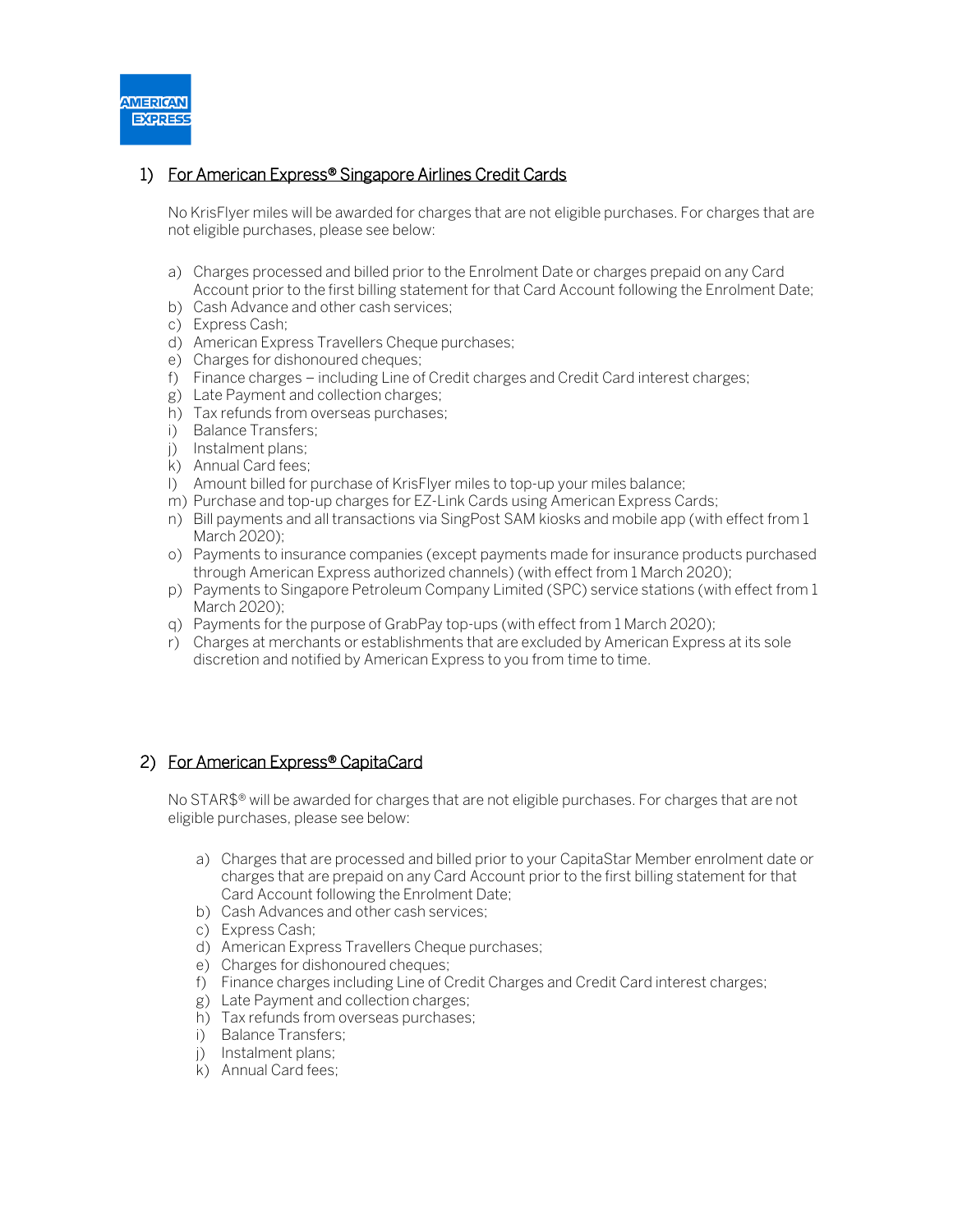<span id="page-2-0"></span>

- l) Purchase and top-up charges for EZ-Link Cards using American Express Cards
- m) Other credits to your Account;
- n) CapitaVoucher purchases;
- o) Bill payments and all transactions via SingPost SAM kiosks and mobile app (with effect from 1 March 2020);
- p) Payments to insurance companies (except payments made for insurance products purchased through American Express authorized channels) (with effect from 1 March 2020);
- q) Payments to Singapore Petroleum Company Limited (SPC) service stations (with effect from 1 March 2020);
- r) Payments for the purpose of GrabPay top-ups (with effect from 1 March 2020)
- s) Charges at merchants or establishments that are excluded by American Express at its sole discretion and notified by American Express to you from time to time.

#### 3) For American Express<sup>®</sup> Cards enrolled in the Membership Rewards<sup>®</sup> Programme

No Membership Rewards® points will be awarded for charges that are not eligible purchases. For charges that are not eligible purchases, please see below:

- a) Charges processed and billed prior to the Enrolment Date or charges prepaid on any Card Account prior to the first billing statement for that Card Account following the Enrolment Date;
- b) Cash Advances and other cash services;
- c) Express Cash;
- d) American Express Travellers Cheque purchases;
- e) Charges for dishonoured cheques;
- f) Finance charges including Line of Credit Charges and Credit Card interest charges;
- g) Late payment and collection charges;
- h) Tax refunds from overseas purchases;
- i) Balance transfer;
- j) Instalment plans;
- k) Annual Card fees and Membership Rewards fees;
- l) Pay portion billed for a "Pay + Points" rewards, where the Card Member uses points along with paying a specific amount to redeem the reward;
- m) Amount billed for purchase of Membership Rewards points to top-up your points balance;
- n) Purchase and top-up charges for EZ-Link Cards using American Express Cards;
- o) Bill payments and all transactions via SingPost SAM kiosks and mobile app (with effect from 1 March 2020);
- p) Payments to insurance companies (except payments made for insurance products purchased through American Express authorized channels) (with effect from 1 March 2020);
- q) Payments to Singapore Petroleum Company Limited (SPC) service stations (with effect from 1 March 2020);
- r) Payments for the purpose of GrabPay top-ups (with effect from 1 March 2020);
- s) Charges at merchants or establishments that are excluded by American Express at its sole discretion and notified by American Express to you from time to time.